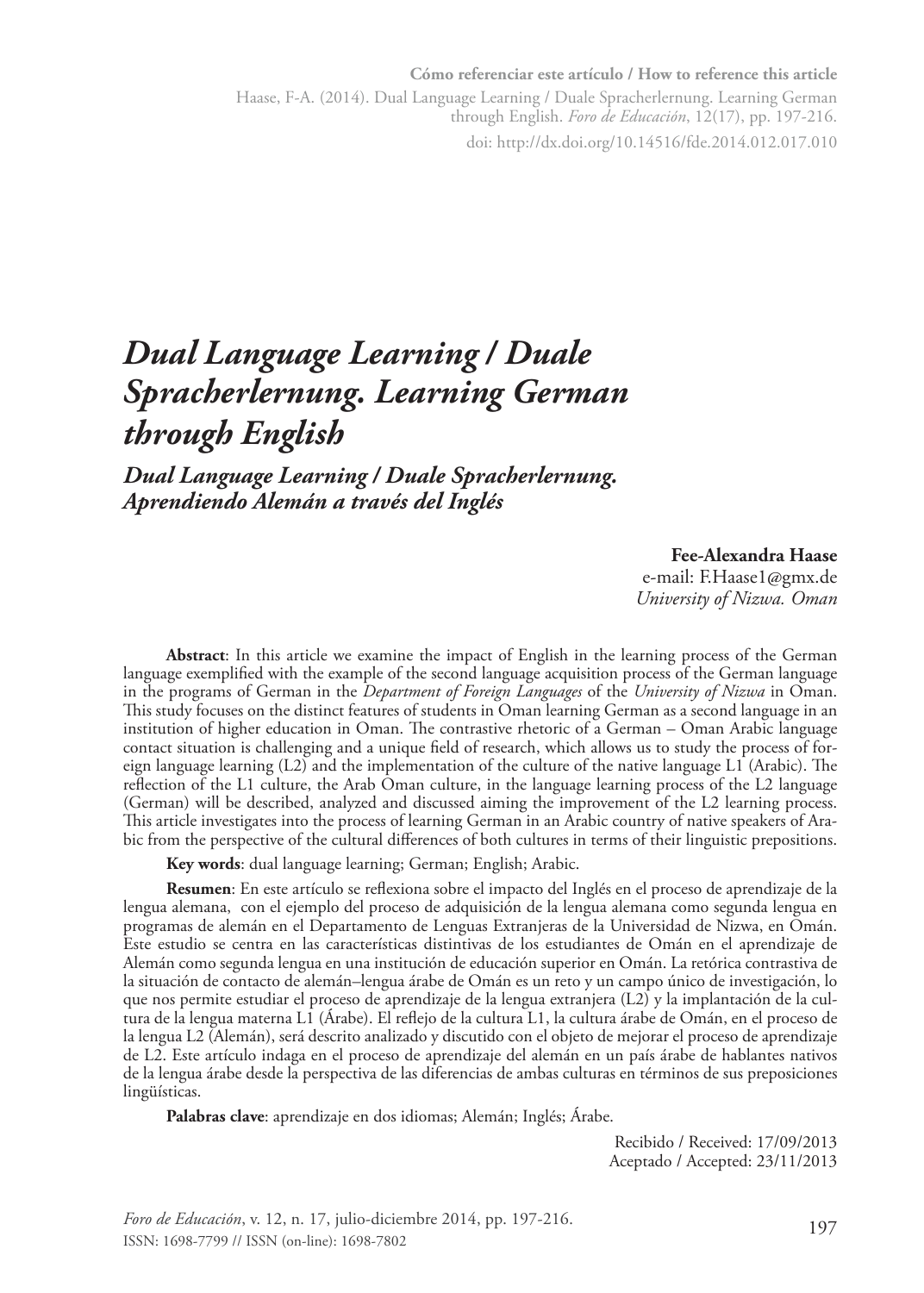#### **1. Introduction**

#### **1.1.** *Statement of the Research Interest and Research Methodology, Research Situation, and Discussion of the Status Quo in 'Contrastive Rhetoric'*

The term 'contrastive rhetoric' as a sub-discipline of rhetoric is the ambrella term for the study of culturally different ways to speak and write. The special field of our study is the learning process of writing German in an academic setting of a university in Oman that offers a diploma and a BA degree in German. The article describes the de facto existing contrasts between rhetoric in the Arabic language and the German language as historically given cultural settings, describes details of the political and socio-cultural settings of the countries Germany and Oman, faces examples of problems arising in the practical work, and presents a model of contrastive rhetoric as an approach to practical methods bringing the obstacles of learning. Second language learning cannot be understood, when ignoring the impact of cultural differences between the culture of the L1 student and the culture of the L2. The differences affect the students' learning. We will demonstrate this examining the language learning process of the L2 German for native speakers of Arabic analyzing contrastive cultural elements of both cultures affecting the learning process. Traditionally this young discipline refers to language learning processes and developed especially from the background of English language learning. Even though be discuss here the fundamentals of this discipline, we consider contrastive rhetoric as a field of study not limited to a special languages and referring to the process of comparison of structures describable with rhetorical means. While the traditional idea of contrastive rhetoric is interested in writing and developed from the background of rhetoric as composition training in US American universities, the idea is actually broader and focuses on more aspects. We are here interested in the genuine aspect of speech as representation of rhetoric. Different speech types can be compared and refer so to our understanding of 'contrastive rhetoric'. Such a contrastive rhetoric of cultures can be understood as a part of language contact studies. The early beginnings of contrastive rhetoric focus not on speaking, but on writing; in our study we will also use written material for the description of the German – Arabic writing situation of students from Oman.

### **1.2.** *Research Situation: German and English Language Learning for Arabic Native Speakers*

Due to the unique situation, no research exists concerning L2 language learning in Oman focusing on German. The literature and research evaluation will focus on research for EFL learning and its findings put in critical contrastive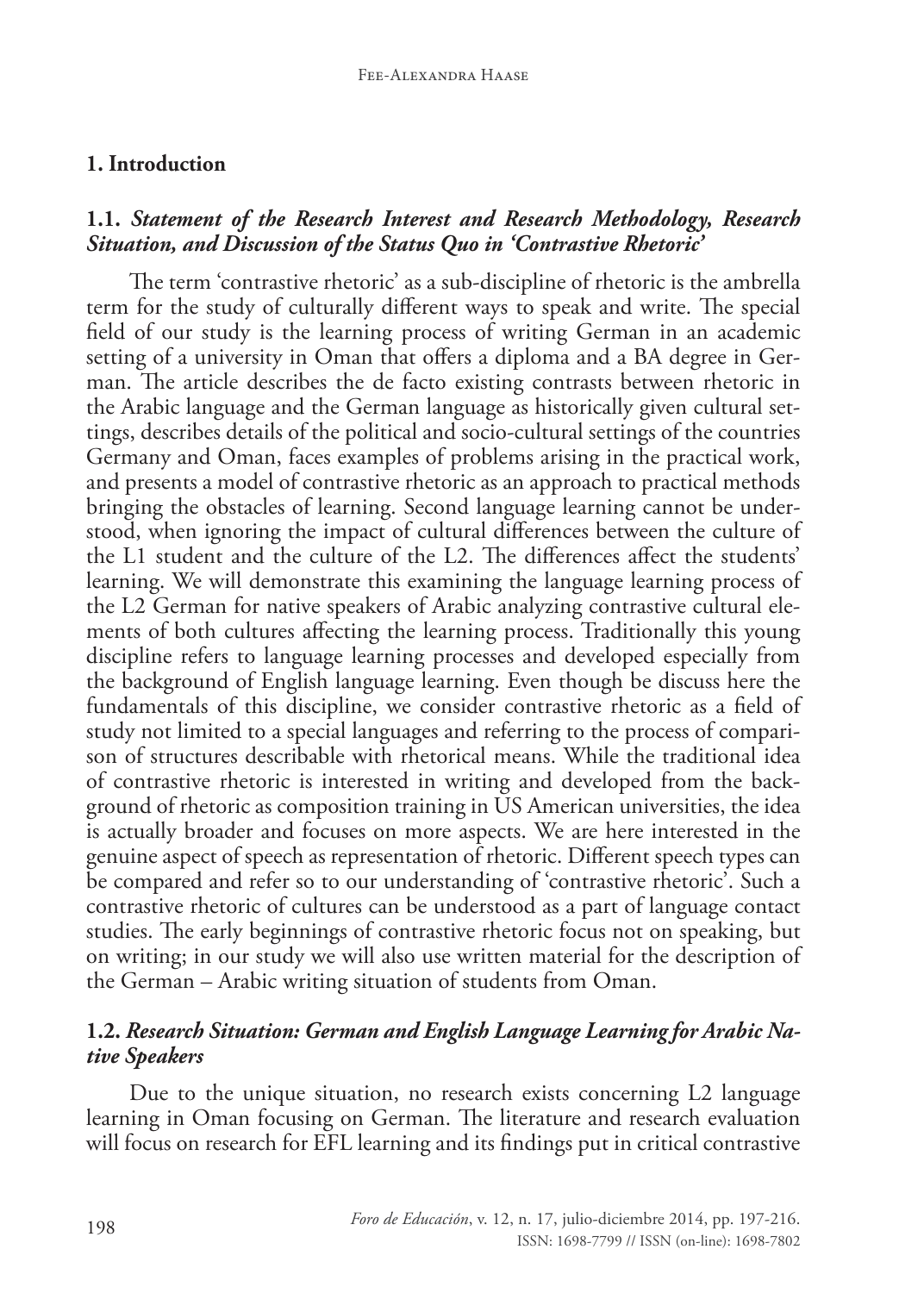analysis with the findings and observations for German language learners. Besides this, general basic research regarding the state of contrastive rhetoric and language contact studies will be consulted. Besides singular studies, the process of language learning of the German language for native speakers of Arabic, and especially for learners in Oman, has never been described. Thus, we use for the research situation also here the results of another Germanic language, the English language. Arabic is the official language in many countries including Egypt, Iraq, Libya, Saudi Arabia and Morocco spoken here in various dialects. Arabic is a language of the Semitic language family. Very few German/Arabic cognates exist. Its grammar is very different from English, which belongs to the Indo-European languages. Shoebottom wrote in *The Differences Between Arabic and English*: «The elision (or swallowing) of sounds that is so common in spoken English is problematic for Arab speakers, and they will often resist it. (Consider, for example, how the questions What did you do? or Do you know her? are said in conversational English: Whatcha do? / Jew know her?) This aversion to elision and the use of glottal stops before initial vowels are the primary reasons for the typical staccato quality of the spoken English of Arab learners» (Shoebottom). Mahmoud from *Sultan Qaboos University* (Sultanate of Oman) wrote in the article *Interlingual Transfer of Idioms by Arab Learners of English*: «Interlingual transfer (i.e. transfer from the mother tongue or any other previously learned language) in foreign language learning is a major cognitive strategy that learners fall back on when their linguistic means falls short of achieving their communicative ends. Needless to say, the mother tongue is an additional source for hypothesis formation that the first language learner does not have» (Mahmoud, 2002). Crompton (2011) wrote in the article *Article Errors in the English Writing of Advanced L1 Arabic*: «The problems encountered by English learners whose mother tongue does not have an article system have been researched extensively. The problems encountered by learners whose mother tongue does have an article system, such as Arabic, have been studied less. This article describes an enquiry into article system errors in a corpus of English writing by tertiary-level L1 Arabic speakers».

#### **1.3.** *Contrastive Rhetoric: State of Research in Contrastive Rhetoric as Part of Cultural Comparative Rhetoric*

Robert Kaplan's ground laying works in the 60ies about contrastive rhetoric had a high impact of foreign language learning studies. Especially *English as a Second Language* (*ESL*) and *English as a Foreign Language* (*EFL*) are fields of applied linguistics that rely on the results of studies in contrastive rhetoric. All studies in contrastive rhetoric observe that the way English is written by a non-native is influence by the culture of his/her first language. Kennedy wrote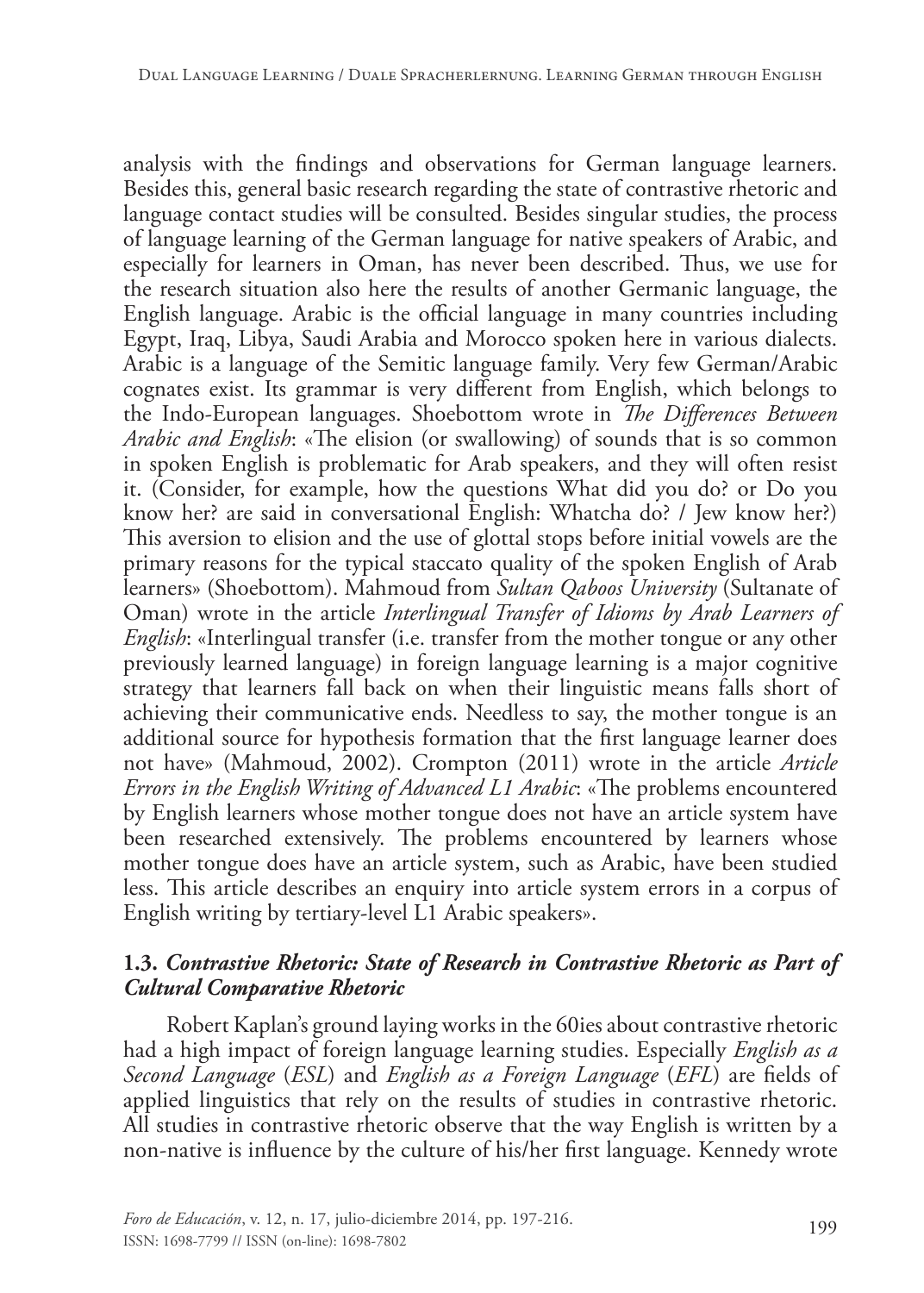*Comparative Rhetoric: An Historical and Crosscultural Introduction* as one of the fundamental works in cultural comparative rhetoric. Connor published the book *Contrastive Rhetoric: Cross-cultural Aspects of Second-language Writing* in 1996 and *Contrastive Rhetoric: Development and Challenges* in *Studia Anglica Posnaniensia: International Review of English Studies* using the term 'contrastive rhetoric' (1998: 105). As a case study in TESOL Connor published *New Directions in Contrastive Rhetoric* in *TESOL Quarterly* (2002: 493-503) and *Intercultural Rhetoric Research: Beyond Texts* in *Journal of English for Academic Purposes* (2004: 291-304). In *New Directions in Contrastive Rhetoric* Connor write: «Contrastive rhetoric examines differences and similarities in ESL and EFL writing across languages and cultures as well as across such different contexts as education and commerce. Hence, it considers texts not merely as static products but as functional parts of dynamic cultural contexts» (Connor 2002: 494). Chan, Huen, Kacanas, and Taft wrote *An Empirical Demonstration of Contrastive Rhetoric: Preference for Rhetorical Structure Depends on One's First Language*» in *Intercultural Pragmatics* also using the term 'contrastive rhetoric' (2011: 503). Bazerman and Prior edited *What Writing Does and How it Does It: An Introduction to Analyzing Texts and Textual Practices* in 2004. Kubota and Lehner wrote in *Toward Critical Contrastive Rhetoric*: «A traditional approach to contrastive rhetoric has emphasized cultural difference in rhetorical patterns among various languages. Despite its laudable pedagogical intentions to raise teachers' and students' cultural and rhetorical awareness in second language writing, traditional contrastive rhetoric has perpetuated static binaries between English and other languages and viewed students as culturally lacking. Various criticisms that have challenged assumptions behind traditional contrastive rhetoric as well as a critical scrutiny of pedagogical issues, including the politics of explicit teaching of linguistic forms, indicate a need for establishing alternative conceptual frameworks. Such frameworks seek to critically understand politics of cultural difference and explore situated pedagogy that challenges essentialism» (Kubota; Lehner 2004: 7). Yunxia (2003-2004) wrote in *Revisiting Relevant Approaches for the Study of Language and Intercultural Communication*: «In sum, we need an all-round approach to study language and intercultural communication. Therefore we should always be aware of the limitations of our research findings and evaluate them in the light of appropriate models such as employed by the current study. Furthermore, other perspectives such as intercultural persuasion and sociocultural cognition can also be incorporated into the approach in future language and intercultural studies». (Yunxia) In German research the term 'kontrastive Rhetorik' ('contrastive rhetoric') is used following the major works of Kaplan and Austin. This term 'kontrastive Rhetorik' is related to cultural comparative rhetorical analysis. In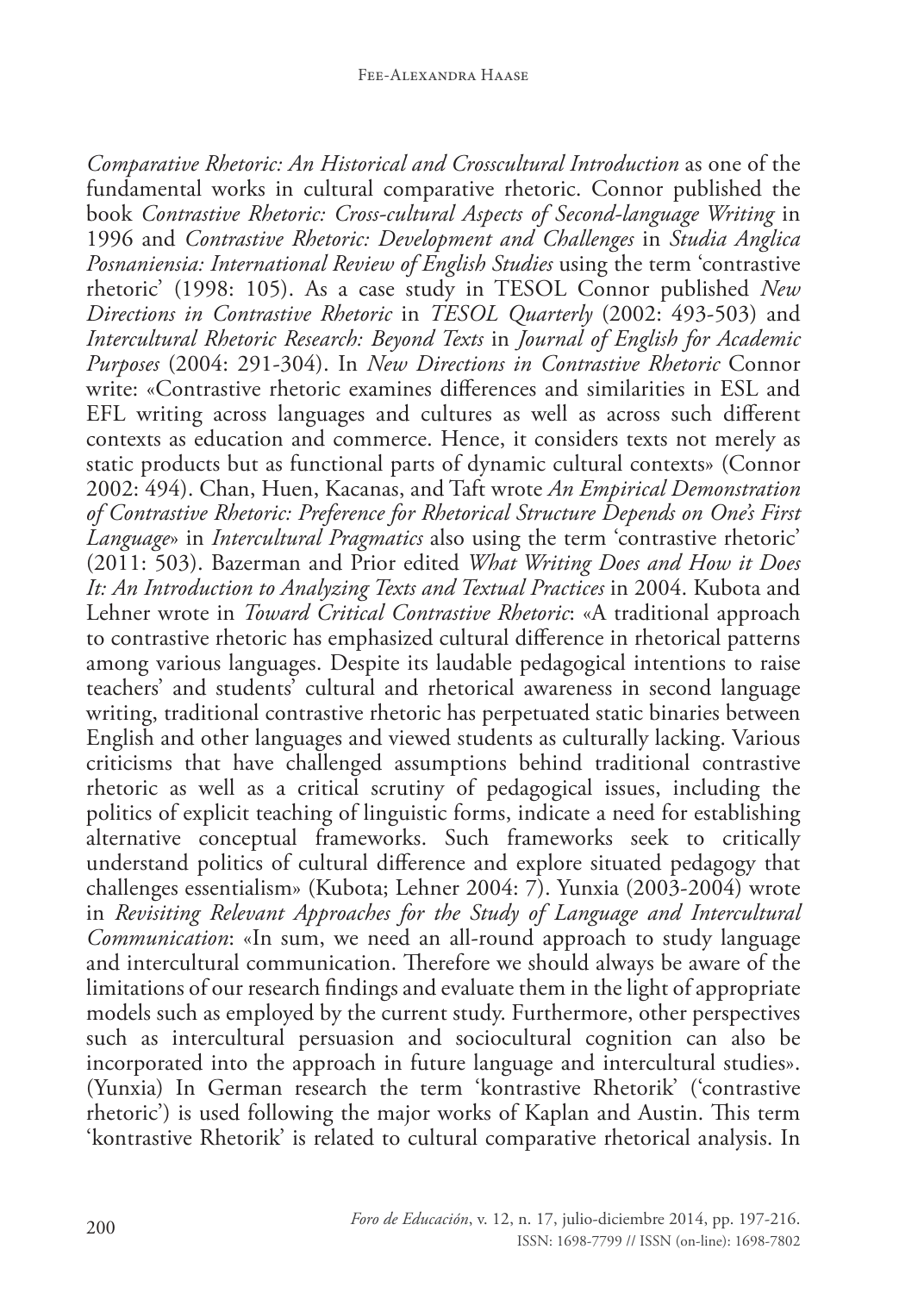the edition of *Begegnung mit dem «Fremden»: Grenzen - Traditionen – Vergleiche. Akten des VIII. Internationalen Germanisten-Kongresses, Tokyo 1990* edited by Eijirō Iwasaki (Teil 5. Sektion 7) *German as a Foreign Language* (*Deutsch als Fremdsprache*) was discussed in Sektion 9 *Kontrastive Rhetorik, Poetik, Stilistik, Textlinguistik*. Connor published *Contrastive Rhetoric: Cross-cultural Aspects of Second-language Writing* in Stuttgart in 2002. Robling published as a historical German approach to cultural rhetorical studies *Rhetorische Kulturtheorie nach Ernst Cassirer* in *Rhetorik als kulturelle Praxis* (Robling: 2008, S. 45–62). Kammhuber discussed 'interkulturelle Rhetorik' in the *Handbuch interkulturelle Kommunikation und Kooperation* (2005: 274–286). Kalverkämper published the hermeneutic approach *Die Wiederentdeckung des kommunikativen Körpers: Rhetorik, Theatralik und interkulturelle Wirtschaftskommunikation* (1999: 115- 152). Hess-Lüttich and Ernest published «Interkulturelle Kommunikation und angewandte Rhetorik» in *Sprache, Onomatopöie, Rhetorik, Namen, Idiomatik, Grammatik* (1994: 87-96). Greene wrote in *Rhetoric in Cultural Studies*: «To promote the conceptual life of rhetoric in cultural studies will require a more conjunctural research protocol than that provided by a recognition of the textual methods circulating within the history of cultural studies. To do the work of cultural studies, as opposed to the work of communication studies or literary studies, rhetoric might best describe a mode of articulation linking different contexts to a conjuncture» (Green 2008: 969).

#### **2. Discussion of the** *Status Quo* **in Research and Research Methodology of this Study**

#### **2.1.** *Discussion of the Status Quo in Research. The Situation of Foreign Language Learning in Oman and the Arab World*

In *Teaching English as a Foreign Language in Oman: An Exploration of English Language Teaching Pedagogy in Tertiary Education* Al-Jadidi (2009) writes: «Oman is not self-sufficient in the field of higher education. The number of graduating postgraduates is limited and does not supply the teaching needs of the higher colleges. There is big demand for local teachers to work in the public higher education sector and hence the Ministry hires both Arabic speaking bilingual, and non-Arabic-speaking monolingual teachers in order to meet the growing number of higher educational institutions across the country. Oman will take many years before it becomes self-sufficient in its production of English teachers. The table also indicates that the native English-speaking teachers (NESTs) represent one third of the total number of teachers, while the bilingual and non-native monolingual teachers represent two thirds. As already stated, the total number shown in the table includes bilingual teachers (Omani and other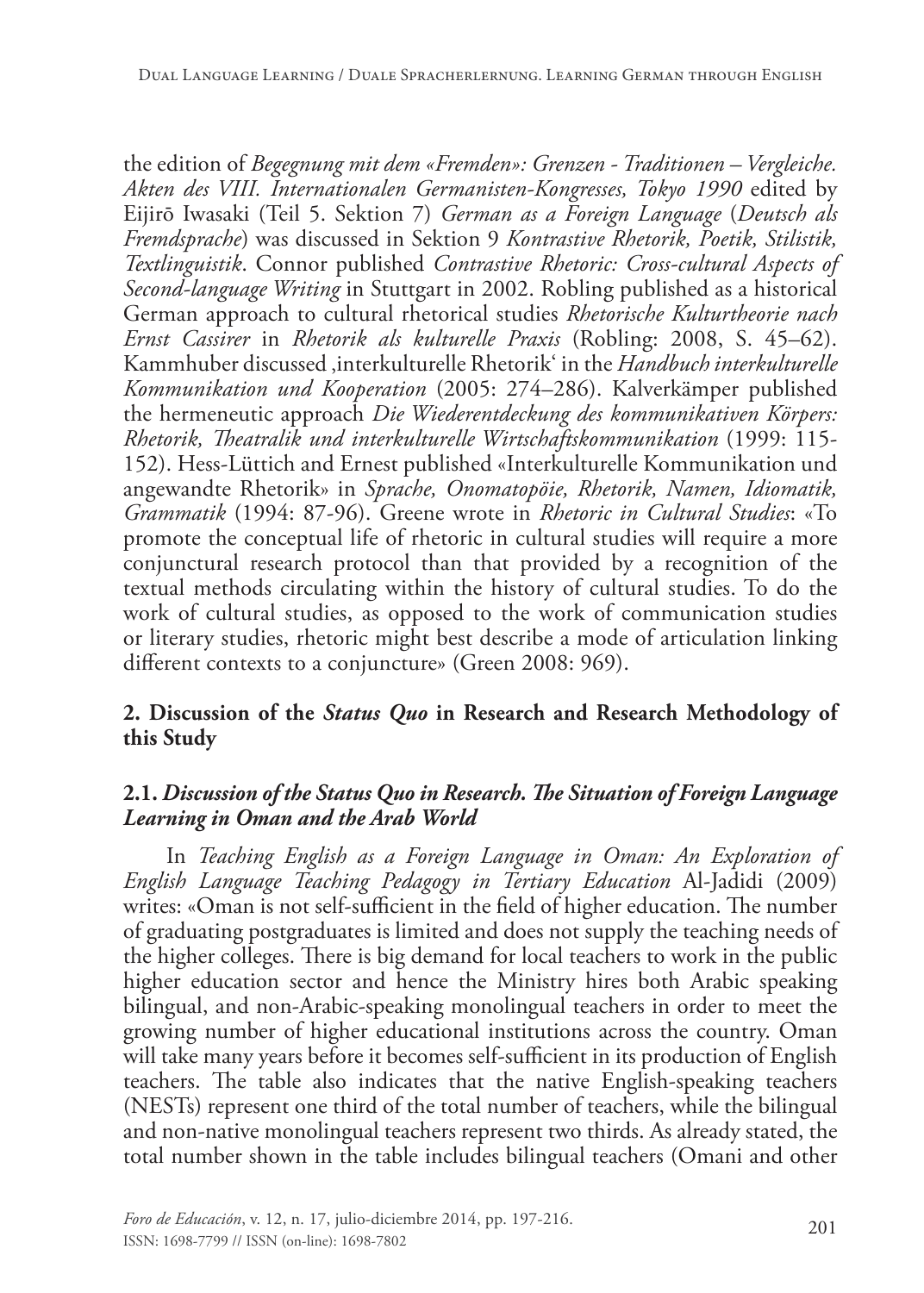Arabic-speaking teachers from neighboring countries) whereas the non-native English-speaking teachers include teachers from Indian subcontinent such as Indians, Pakistanis and Bangladeshis and European non-English speaking countries. Unfortunately there is no breakdown of statistics for the bilingual Arabic-speaking teachers showing their countries of origin» (Al-Jadidi, 2009). Abi Samra in *An Analysis of Errors in Arabic Speakers' English Writings* listed the following five sources of errors: Language transfer, transfer of training, strategies of second language learning, strategies of second language communication, and overgeneralization of TL linguistic material (Abi Samra). Learning strategy-based errors are according to Abi Samra false analogy, misanalysis, incomplete rule application, exploiting redundancy, overlooking co-occurrence restrictions, hypercorrection (monitor overuse), and overgeneralization or system simplification. Communication strategy-based errors are according to Abi Samra holistic strategies and analytic strategies (Abi Samra).

#### **2.2.** *The Difficulties of Learning German for Native Speaker of the Arabic Langauge. A Contrastive Analysis of the Language Acquisition Process in German and Arabic*

#### 2.2.1. *General Differences between the German and the Arabic Language*

This study is both inductively and theoretically operating, since it is a study of experiences in classroom concerning the phenomenon 'contrastive rhetoric' in courses delivered in the German section of the *University of Nizwa.* Based upon the findings, the language contact situation will be described within a model of contrastive elements affecting the writing process. The procedures are based upon studies of L2 learners in Courses taught during the research period in the German Section of the *University of Nizwa.* Historically, the English and the German language belong to the same language family, the Germanic languages within the branch of the Indo-Germanic languages. This relationship is an essential tool for the success in language acquisition in a language learning situation with native speakers without any previous contacts with the German language, but school curricula that entail the learning of the English language. Here the English language serves as a bridge for the understanding of Western culture, the linguistic settings of a Germanic language, and the acquisition of the German language with a thesaurus closely related to the thesaurus of the English language.

#### (1) *General Differences of the Arabic and German Language*

The German and the Arabic language belong to different language families with different linguistic features. They also use different writing systems and are written in different directions.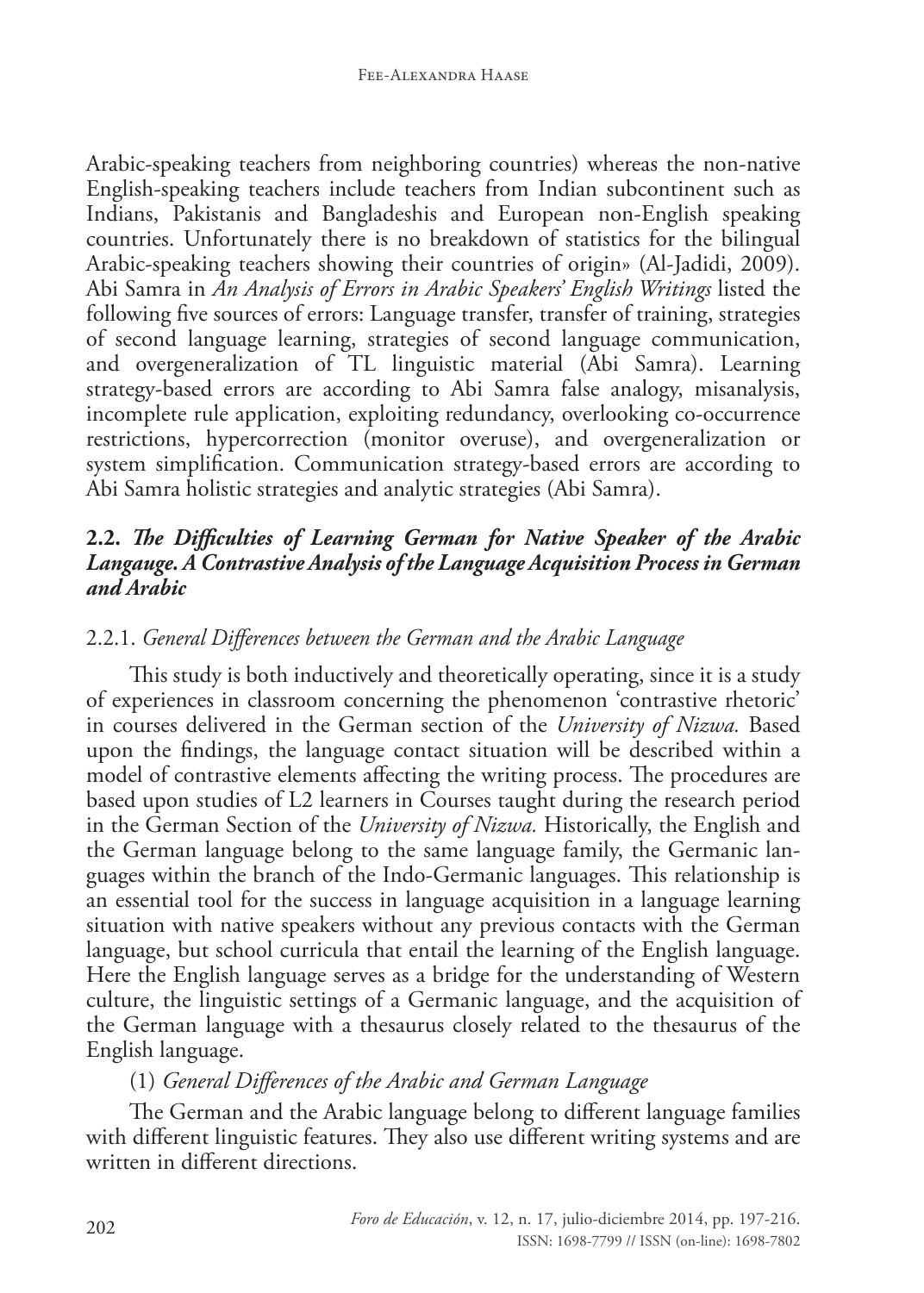### (2) *Arabic Dialect vs. Standard German*

The Arabic language is itself a very conservative language, which has since hundreds of years not changed; the dialects of the language are deviant forms of the standard Arabic language, which have simplified grammatical forms and lack endings that serve as grammatical indicators. Also like any dialect, the vocabulary and the syntactic arrangement are different from the standard language. The Arabic spoken in Oman is a dialect and variation of the standard language. In such a vernacular language the cases are often not indicated and the endings for the cases are missing in the language. This is a contrast to the language learning process of a language, which indicates all the grammatical functions by the use of prefixes and suffixes.

### (3) *Langauge Progression of the German Language*

The learners of the German language are required to learn the German language at an early state of learning with many complex features of the grammar of this language. So the German language requires the knowledge of the regular and irregular construction of singular and plural, the syntactical constructions of syntactical patterns, the knowledge of the articles of nouns, and the irregular forms of verbs.

### (4) *Grammaticality of Standard German vs. Orality of Arabic Dialects with Defective Grammar*

Arabic native speakers experience their native language within a dialect, which lacks the standard grammatical markers of the standard language. Their standard language is similar like a second language a language learned at school or in another educational institution, if learned at all. So concepts of grammar are not known to an Arabic language speaker, if he/she has not been educated in a classical school curriculum with Arabic. In Arabic, the omission of short vowel within the writing system is typical as a feature of the Semitic languages. On the contrary, in the English language we have vowels indicated, but the reading is not standardized and rules for the pronunciation must be learned. In German, the pronunciation of the vowels is standardized and simpler compared to the English pronunciation of words. The L2 learners of German are can easier learn the pronunciation of the German language, since here written and spoken language are only slightly differentiated, while the English language pronunciation rules are much more complex. Also it is very hard for an Arabic L2 learner of English to learn the pronunciation of the English language coming from a background of the omission of the short vowels, which serve as grammatical indicators and are elementary carriers of the word root.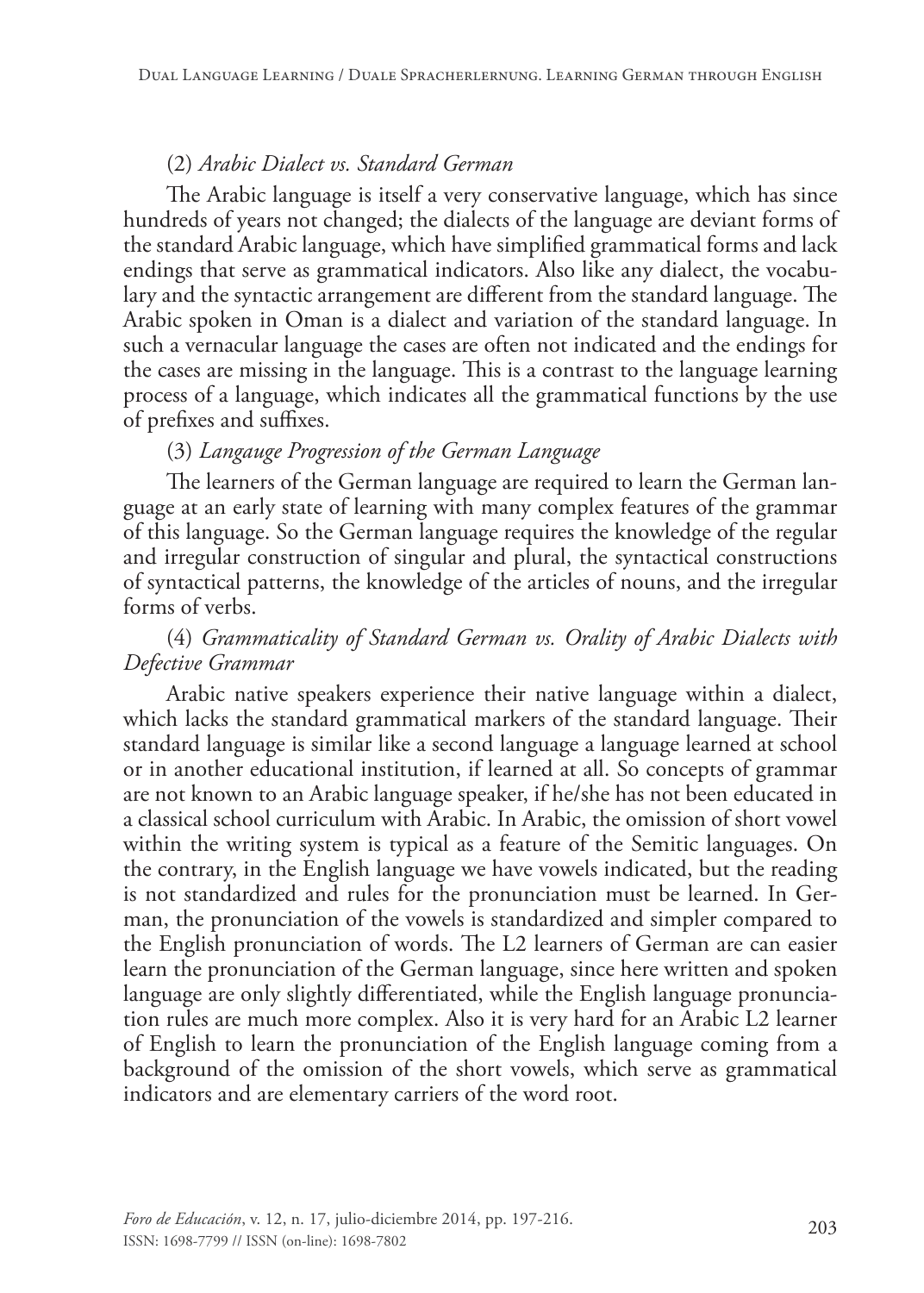#### 2.2.2. *The Advantages of the Language Learning Process of the German Language: the Use of the English Language Acquisation Process for Contrasive Rhetorical Performance*

The advantages of the language learning process of the German language through the use of the English language acquisition process are numerous. First of all, the progression of the learning process of the German language can be accelerated using the linguistic relationships between the German and the English language. This acceleration is based upon the similarities between the German and the English language in all aspects of basic linguistic features such as lexicality, the morphological structure, the syntax, and the semantics at basic levels. At more advanced levels, it is necessary to teach the specific German linguistic features. But the advantage for the learning process is the security and the knowledge the students have already archived in the English language acquisition process. The process of contrastive performance within the framework of contrastive rhetorical writing is accelerated by the use of the English language; the writing process within the L2 (German) is enhanced through the already archived writing skills within the acquisition process of the English language learned previously as a L2 using the common features of both the German and the English language. A side effect of such a learning process is the implemented feature of translation activities and contrastive analytical access to a foreign language, which is a contrast to the traditional cultural pattern of language learning consisting of memorization and rote learning.

#### 2.2.3. *Arabic as a 'Static Language' vs. German and English as 'Dynamic and Developing Languages': General Difficulties of the German Language Reflected in Arabic Mother tongue Learners in Oman*

General difficulties of the German language for learners are reflected in the learning process of Arabic mother tongue learners in Oman are the efforts if the grammar and the learning of genders of nouns, articles, declensions and plurals. So in the German language learning process, many grammatical features have to be mastered at the very beginning. It is a fast progression of the grammatical features. German shares a great amount of vocabulary with English. German has many grammatical rules compared to English. The verbs require conjugations including irregular forms. In terms of the vocabulary, German and English share many cognates. English and German both belong to the Germanic branch of the Indo-European language family. Because they are so closely related, they share many features. The German of the  $21<sup>st</sup>$  century implements many words of its thesaurus from the international English language; thus, it is a very adaptable and incorporating language. It builds loanwords and cognates derived from the English language and also implements complete English words into the spoken and written language. On the contrary, the thesaurus of Arabic hasn't had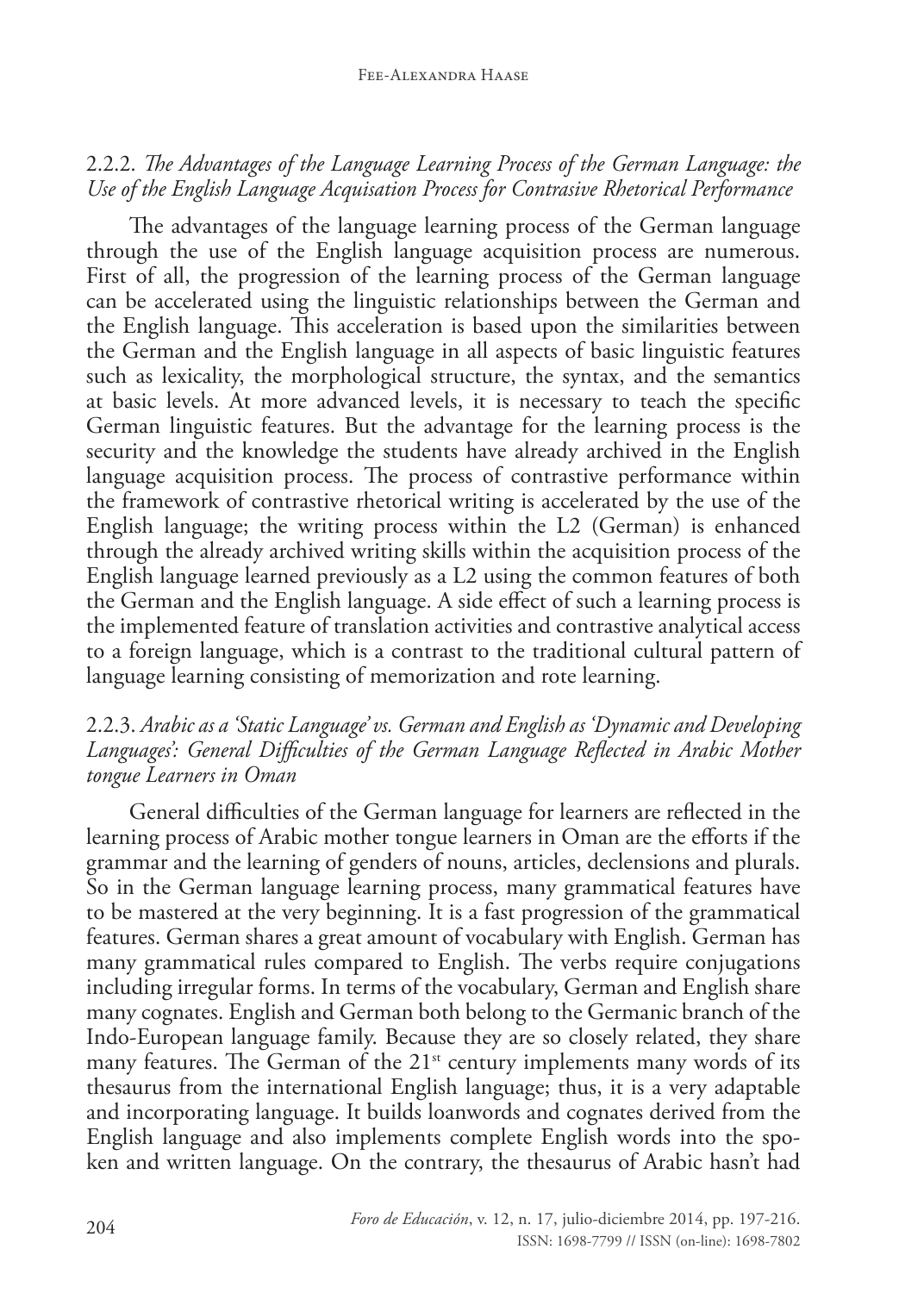changed over centuries, while the orally spoken Arabic language was divided into many different dialects, which are partly not mutually understandable by their speakers. Arabic is a language from the Semitic language family with a three consonant root as its basis. All parts of speech are combinations of the three-root consonants with fixed vowel patterns and prefixes. Regarding the syntactical patterns are differences between Semitic and Germanic languages: Arabic is a VSO language and German and English are SVO languages. *Effective Language Learning* wrote that «The Arabic language has had a strict grammatical form for over a thousand years, although the language has obviously been subject to various social and historical influences. One can separate the study of the Arabic language into five areas: al-luga, at-tasrif, an-nahw, al-istiqaq, al-balaga. In this order, this translates to lexicon, morphology, syntax, derivation, and rhetoric. These are the traditional areas of the study of Arabic, but there is a lot more contention over the modern varieties of Arabic, as there are simply so many (*Effective Language Learning*).

#### **3. The Description of the Unique Situation for Language Learning and the Qualities of the Arising Contrastive Rhetoric between L1 and L2 in Oman: Contrastive Cultural Elements affecting Writing**

In 1978 *The Herder-Institut* at the University of Leipzig became the oldest department of *German as a Foreign Language* (*GFL*) in the entire German-speaking world. (Welle) Welle states in *The History of German as a Foreign Language. Quo vadis GFL? «German as a Foreign Language» at German Universities from 1978 to the Present*: «In the 1970s, the social and cultural challenges facing West Germany gave rise to the establishment of this academic discipline. It should be construed above all as a response to the problem of assimilating immigrant workers, which had just come to a head at that time» (Welle). Contrastive rhetoric is the study of how a person's first language and culture influence the writing process in a second language. The basic observations in English can also be transferred to the language learning process of another second language. In our case it is the German language. The Arabic language is at a linguistic state, the German language had before the use of the 'weak verbs'. The use of 'weak verbs' is a means of economization of language use. Prior to this state, the 'Umlaut'-change of vowels was used to mark grammatical changes such as plurals and the conjugation of verbs. This retarded state is still dominant in the Arabic language. According to Whorf, Indo-European type of language is a carrier of scientific thought: «What we call «scientific thought» is a specialization of the western Indo-European type of language, which has developed not only a set of different dialectics, but actually a set of different dialects. These dialects are now becoming mutually unintelligible» (Whorf). Young (1931) wrote in *Language,*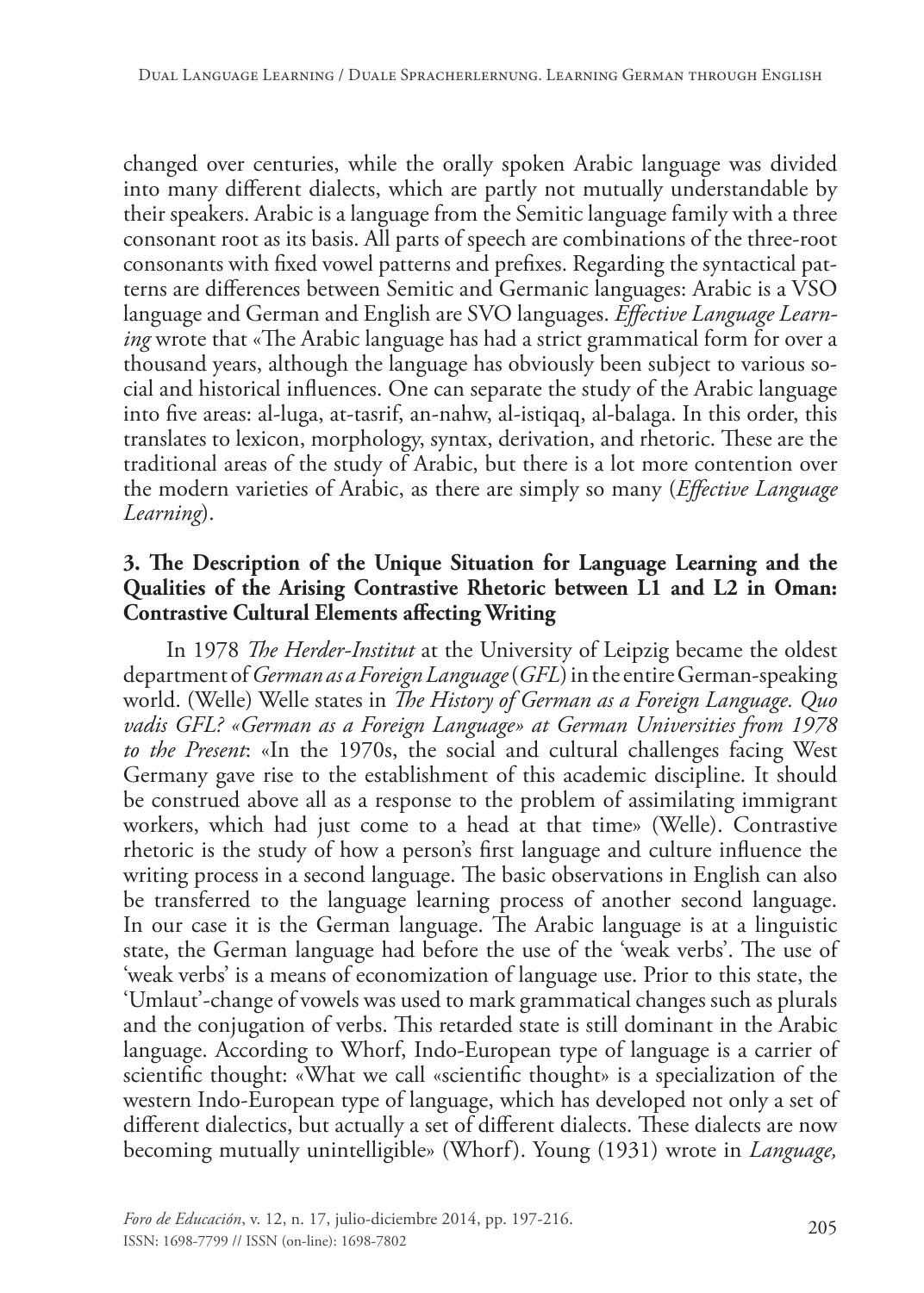*Thought and Social Reality* about the different between Eastern mystical thinking and Western science: «The man who knows primitive peoples is struck by the power of magical forms of thinking on the entire culture of a people. So, also, an Oriental mystic is amazed at the effects of science and materialistic, mechanistic concepts upon the thinking and acting of Western peoples» (Young, 1931).

The mitation of the syntax of L1 is in most cases grammatically incorrect, since both languages (L1 and L2) have different syntactical structures. The teacher Al-Mahrooqi (2011: 243) from Oman wrote: «The role of the teacher in all formal educational settings is a vital one. Therefore, it is important to adequately prepare the teacher for the challenging task of teaching» (Al-Mahrooqi, 2011). A writing culture in Oman is a relatively new concept in this country. In Oman, education made a step from the 'oral culture' to the 'visual culture' bypassing the state of a 'reading culture'. So the concept and the application of writing, even within familiar situations like writing birthday cards, is new to a society, which was oral. A writing culture in Oman is a relatively new concept in this country. In Oman, education made a step from the 'oral culture' to the 'visual culture' bypassing the state of a reading culture.The German writing style is a product of cognitive work, thinking. Smith wrote in *German Philosophy: Language and Style*: «Many German and German-inspired philosophers, at least since Hegel, have in addition taken the expressionistic values of 'authenticity' and 'immediacy' more seriously than the properly academic values of self-criticism and sobriety. For this reason, too, their writings may be untranslatable in the sense that the result of translating them may not look like 'philosophy' in the standardly accepted Anglo-Saxon sense. (…) It is indeed common in Germany (and not only among philosophers) to hold that it is a positive advantage if a philosophical text is marked by special difficulties of understanding. A genuinely philosophical language should call forth in its readers a special attitude of intellectual exertion (called *'Denken*'), and not just anyone is in a position to hear this call» (Smith, 1991). Biswas (2012) in *Bridging the Gap - The Potential of Contrastive Rhetoric in Teaching L2 Writing* wrote: «Kaplan and Ostler (cited in Connor, 1996) have claimed that Arabic writing has a series of parallel constructions which often interferes with ESL writing. It has been suggested that this style is influenced by the forms of classical Arabic, as found in the Koran. In Arabic, coordination is preferred to subordination. In stead of developing paragraphs in the manner of English (a general statement followed by a series of specific examples), Arabic develops paragraph through a series of negative and positive parallel constructions. Ostler also finds a significantly higher number of coordinated sentences and more discourse units; often begun with a superordinate, universal statement, and ended with some type of formulaic or proverbial statement» (Biswas, 2012). Biswas (2012) in *Bridging the Gap - The Potential of Contrastive Rhetoric in Teaching L2*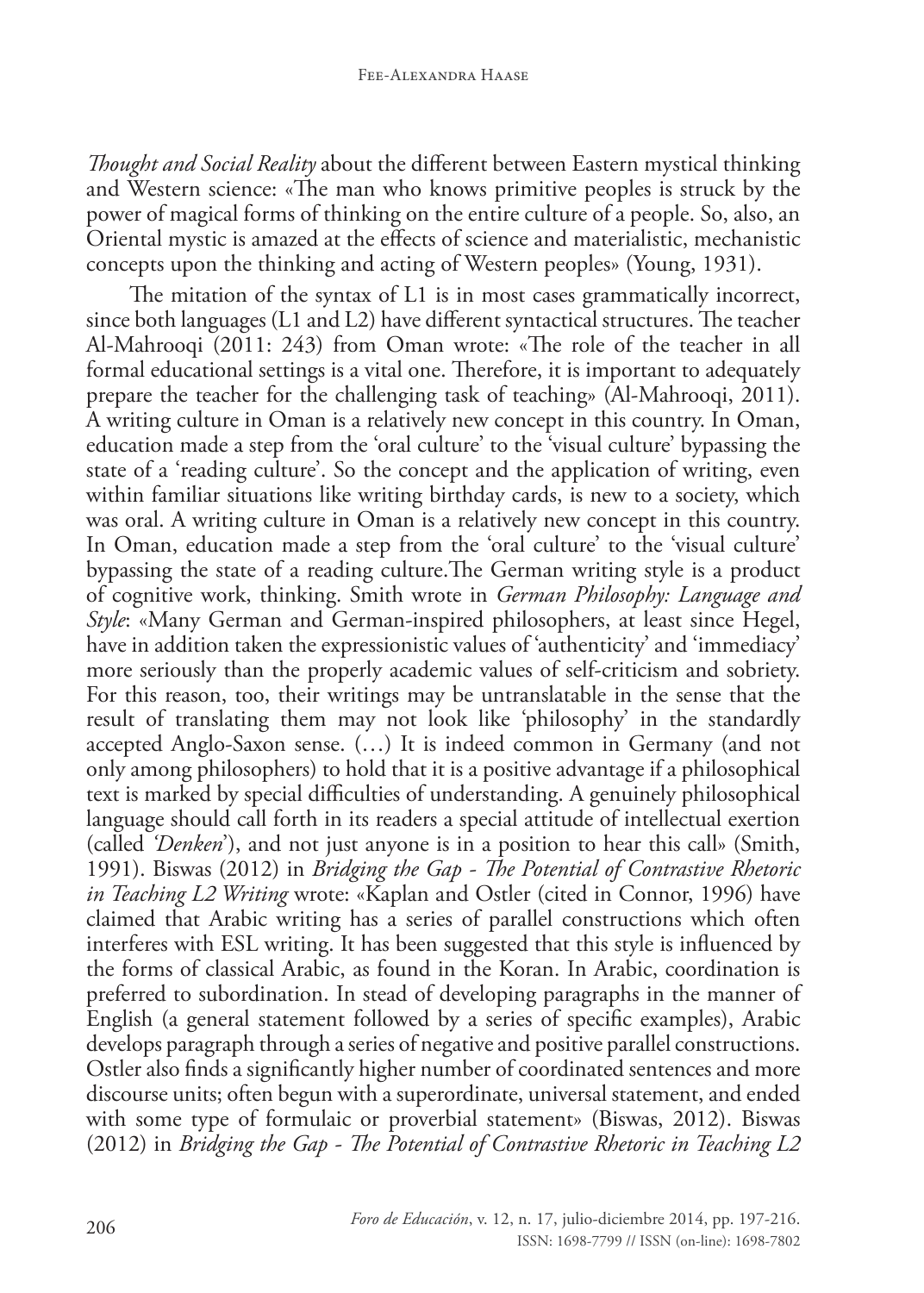*Writing* wrote: «In the German- English contrast, Clyne (1983) found that the German writers were more digressive and were less likely than the English writers to place topic sentences early in a paragraph or to define terms» (Biswas, 2012). Siepmann wrote that «the focus in German academic writing is on subject-matter knowledge and content rather than form or style, and there is a greater tolerance of digression. (…) Finally, it is important to note that German-educated scholars tend to employ 'Germanic' discourse patterns when writing in English. In fact, these patterns become even more marked in their English texts, probably because much processing capacity is used up at the linguistic level in second language writing» (Siepmann, 2006). Luke wrote in *The Nature of the Semitic Root* that «we see that the Semitic and Indo-European roots are quite alike ,in structure, and in both the families word-formation takes place through the addition of affixes. As for tfle first state of the Indo-European root, it has its counterpart in the strong roots of the Semitic family which have a third consonant corresponding to the suffix in Indo-European» (Luke). The Germanic languages are a specific group of languages within the Indo-European family of languages. These languages have specific linguistic features that distinguish them from other Indo-European languages. The Germanic language have unique roots for meanings related to the concept 'speech', which can be considered the basement for the distinct forms of linguistic communication within this group of languages.

### **4. The Case Study of Students of the University of Nizwa**

### **4.1.** *Analysis of the Contrastive Rhetorical Situation and Contrastive Cultural Elements Affecting Writing: A Case Course*

### 4.1.1. *Contrastive Rhetoric at the University of Nizwa. Learning German through English*

In *A Message from the Dean* of the Callege of Arts and Sciences of the *University of Nizwa* is written: «Recognizing the high demand in Oman and abroad for highly qualified graduates and the vital role graduate students play in enriching the life of academic institutions, the College began offering the Master programs in education and Arabic language and literature in the academic year 2006-2007. These programs have attracted some of the best young talent of Oman» (Ismail). The German Language Section of the *University of Nizwa* wrote in *Why study German?*: «Germany occupies a central place in European life, and is the driving force behind many of its political, economic, artistic and intellectual developments. Within Europe German is an official language in Austria, Switzerland, Luxembourg and Liechtenstein, while it is also a common minority language in other nations, contributing to approximately 120 million native speakers. (…) The growth in tourism from German-speaking countries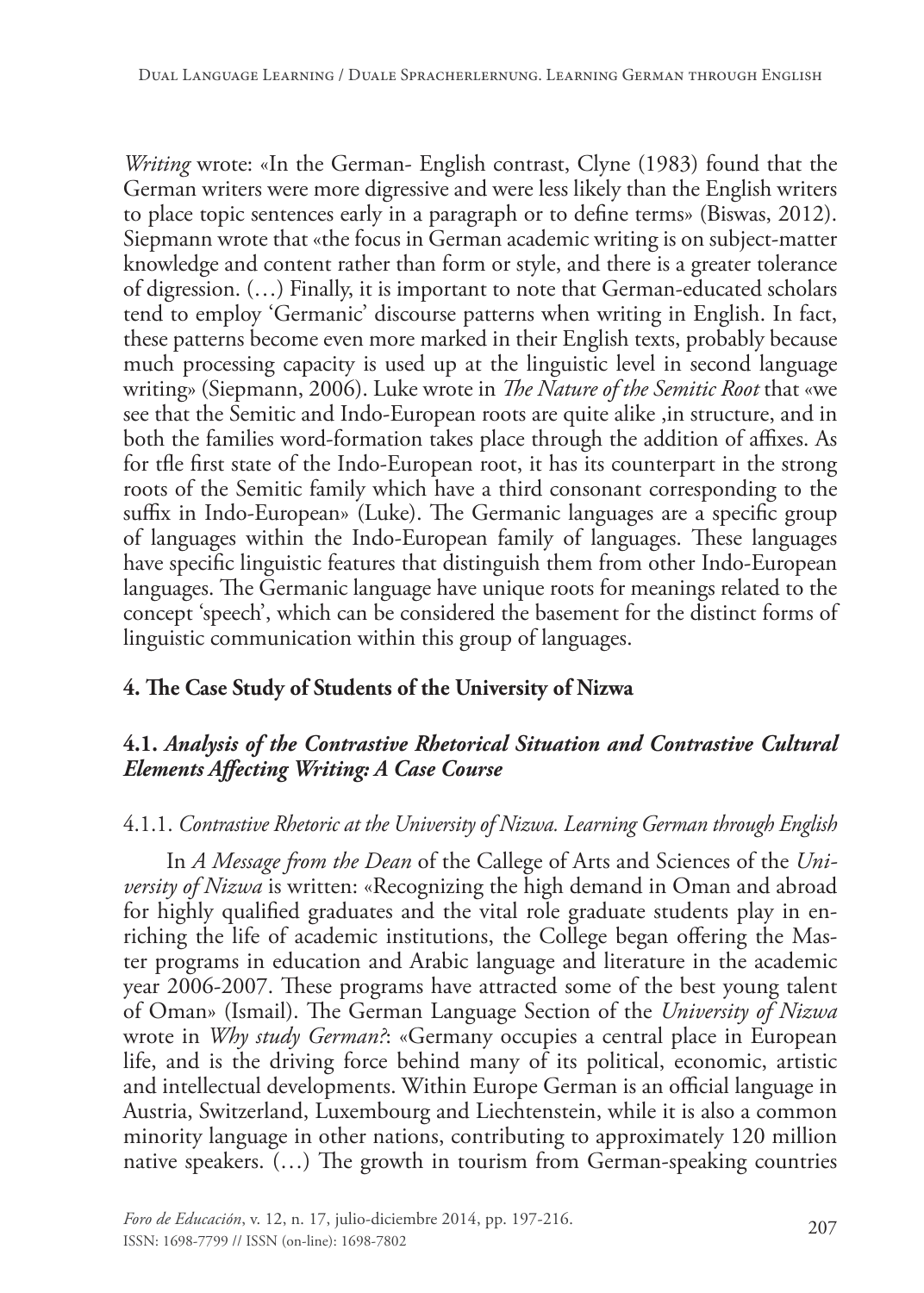will also provide significant employment opportunities. In the Gulf Region the University of Nizwa is the first university to offer such a specific degree» (*German Language Section*). The *University of Nizwa* offeres a Diploma and a BA Program for students. Their proficiency level at the beginnings of their studies is zero. The students have a background in English and the affinity of English and German as two neighboring Germanic languages is used in the curriculum for the learning process of the German language. In many courses the students learn German based upon the linguistic similarities and the similarities within the vocabulary of both languages in the form of cognates, internationalisms, loanwords and English words in the contemporary German language. Usually the students entering the German program with a background in the English language refrain from the use of the English pronunciation of cognates existing in English and German after the first semester and change completely to the German pronunciation. The programs of the German Section of the *University of Nizwa* support such a language acquisition process with contrastive linguistic features for the approach of the new second language L2 (German) through the previous language learning process of the related language learned as L2 (English) with various courses implemented into the German curricula. Among the basic courses of the curricula of the BA and the Diploma programs are courses covering the basic abilities 'writing', 'speaking', 'understanding/listening', and 'hearing' are supported by the bilingual vocabulary explanations of cognates, loanwords, and internationalism in English and German. The courses for introductory phonetics and advanced phonetics assist the students in learning the correct German pronunciation. The introductory grammar course and the advanced grammar course are supportive for the acquisition and application of German grammar as an additional feature of a Germanic language supplementary to the common features of the German and the English common grammatical structures. Among the theoretical courses, the courses 'Introduction to Linguistics' and 'Comparative Linguistics' introduce into the methodology of language research and the structures of languages from the last and recent research standpoint. The course 'Practice in Translation' introduces into the basic skills and methods of applied linguistics. The course 'Communication and Intercultural Skills 1' aims to be an introductory course of the German language focusing on the oral communication skills of the students based upon vocabulary, which consists of loanwords and cognates at the language Level A1 of the CERF (Common European Framework of Reference for Languages) for the awareness of the semantic and syntactic relationships between the German and the English language.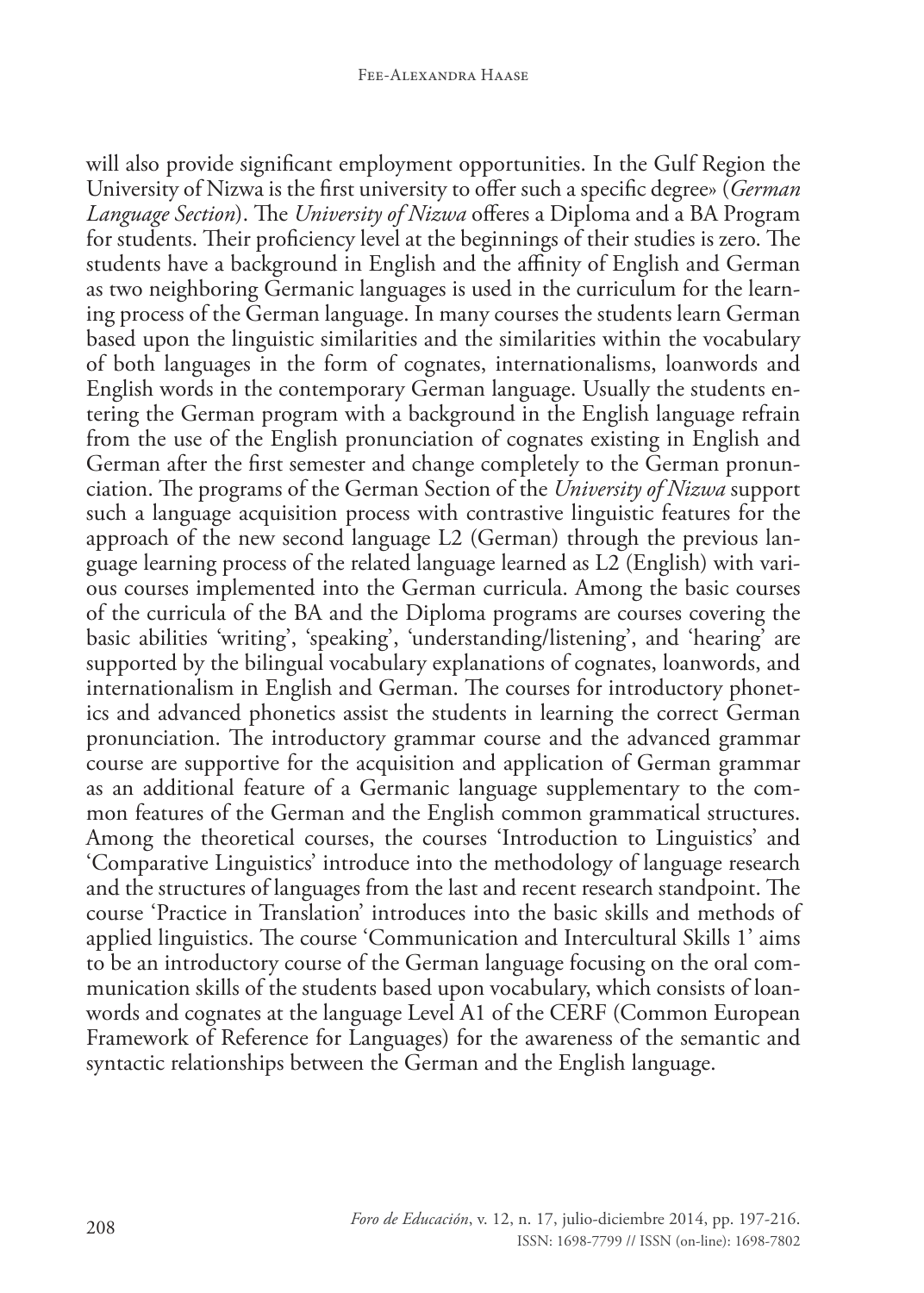#### 4.1.2. *Error Analyses - A Case Study of a Writing Course at the University of Nizwa*

In this part of the book we will look at the unique Germanic language features of speech and specific forms of speech in the Germanic cultures arising from them. The affinity of German to the Arabic language can be described as follows:

(1) Compared to the problematic discrepancy between speech and written English, German is a 'default'-language with s higher equivalence of phonetic signs and sounds compared to the discrepancy of the English language.

(2) German verbs are conjugated like Arabic verbs.

(3) German is to a lesser degree a conglomerate-language compared to English, which implements the words of foreign languages into its vocabulary.

(4) German since the second half of the 20th century implements English word, which are known to Arabic language learners, who had English as their first foreign language already in school.

The error analysis of a writing course given at the *University of Nizwa* shows thet under the aspect of the linguistic application of rules of the German language the students lack the ability to apply linguistic patterns flawless. The writing lacks consistency in the use of linguistic patterns unique to the German language. This is grounded on several factors within the educational system before the beginnings of the studies of German: The students are used to memorization as the predominant method of learning; thus , text production and any approach to creative writing is a difficult enterprise. Another aspect causing this deficiency is the general absence of a writing culture in Oman; the country has basically a oral culture of communication; writing in daily life was uncommon to the majority of the population; the first application of writing in the younger generation is the writing of e-mails, which are actually a literal version of an oral speech communication. The writing proficiency in German is continuous without any interference from another second language L2 , e.g. English, and errors that occur are based upon the linguistic structures of the L1 Arabic. The quality of the writing depends also on individual factors like the proficiency of the student in his/her mother tongue in writing; we already mentioned the proficiency to express oneself in the standard Arabic language highly depends on the educational background of the student. This background factor is also important in the process of English language acquisition in schools. The study is based upon the writing assignments in the course GERM240 Grammar 2 for BA students in the  $3<sup>rd</sup>$  year in Fall 2011. It shows typical errors concerning various grammatical aspect in sentences the students were ask to write as examples for typical grammatical phenomena. The students wrote the sentences. We gibe here examples of the most common errors.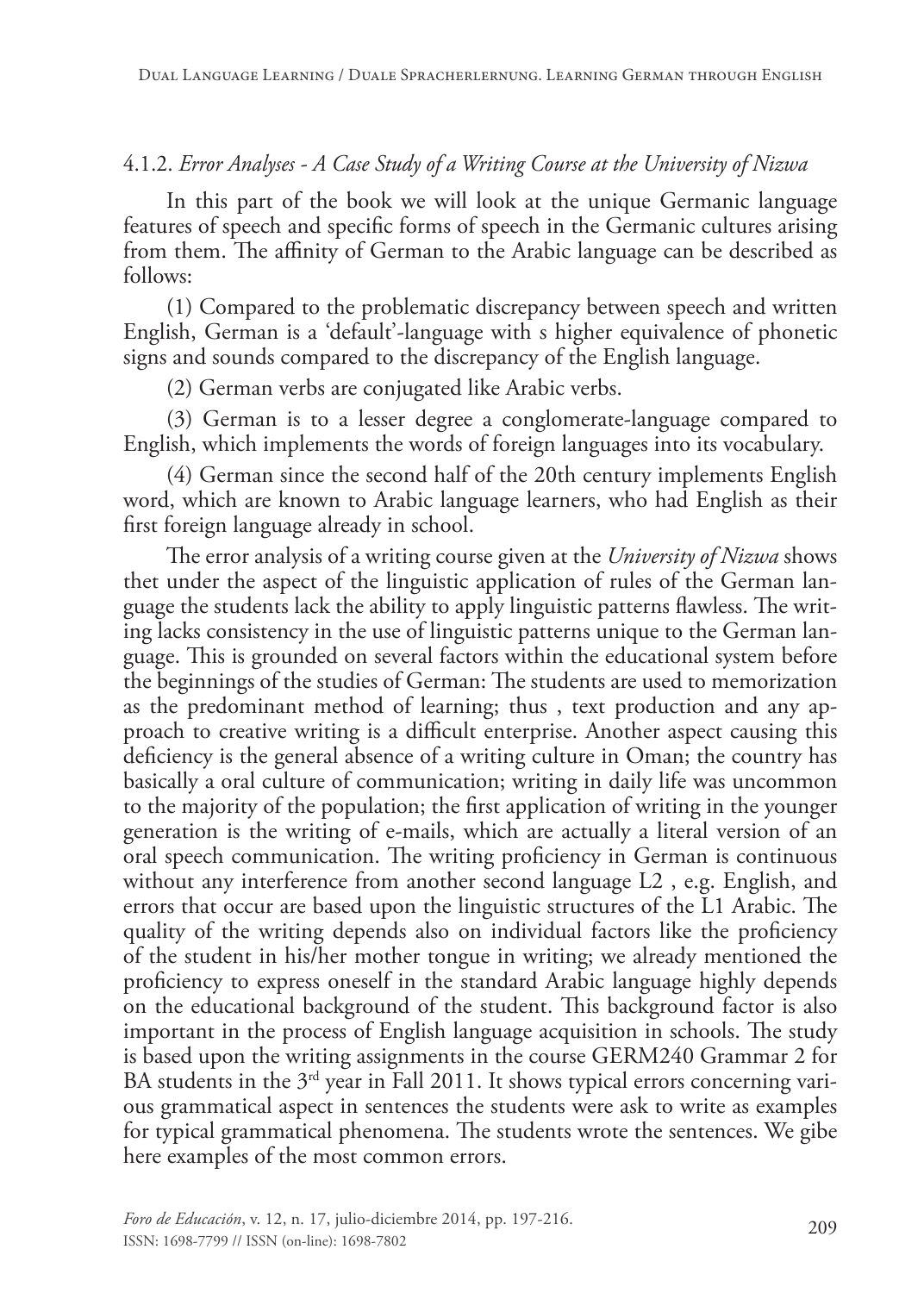### **(1) 'Errors of Orthography and Spelling' as Derivations from Standard German**

(1) Ich sehe eine Kätze.

(2) Ich habe ein Problem, meine Uhr ist Kaputt.

(3) Ich mache einen Grammatik Fehler.

### **(2) 'Errors of False Idioms / Errors of 'trennbare Verben' ('Separable Verbs') as Derivations from Standard German**

(1) Der Bus kommt immer pünktlich um 7 Uhr ab, aber heute hatte er Verspätung.

(2) Fahren Sie mit dem Wagen zur Universität? Nein, ich brauche ihn nicht, ich gehe gern mit dem Bus.

#### **(3) 'Errors of Cases' (***case - genus - numerus -* **congruence) as Derivations from Standard German**

(1) Ich kaufe ein Geschenk für meiner Tochter.

(2) Ich rufe meiner Schwester an.

(3) Suaad holt mir um 8 Uhr ab.

(4) Um 8 Uhr hat Suaad mir abgeholt.

### **(4) 'Wrong Transcription of Arabic Proper Names and German Proper Names'**

### **as Derivations from Standard German**

- (1) Herr Al.Kindi ist ein netter Chef. Alle lieben ihn.
- (2) Wie finden Sie Volks Wagen? Ich finde ihn sehr gut.
- (3) Mein Bruder hat große Probleme und ich helfe ihm.

### **(5) Wrong Use of Words, Idioms, or Foreign Words from Different Languages entering German as Derivations from Standard German**

(1) Ich komme nach Hause, wenn ich vertigo bin.

## **(6) 'Errors of Interpunction' as Derivations from Standard German**

(1) Fragn Sie mich was, Sie wollen.

### **(7) 'Ignorance of Capital Letters and Small Letters' as Derivations from Standard German**

(1) personalpronomen

- (2) Iss nicht so veil. Imperativ (du-Form)
- (3) Ahmed ist der chef./ Relativpronomen

**(8) 'Wrong Verb Conjugation' as Derivations from Standard German**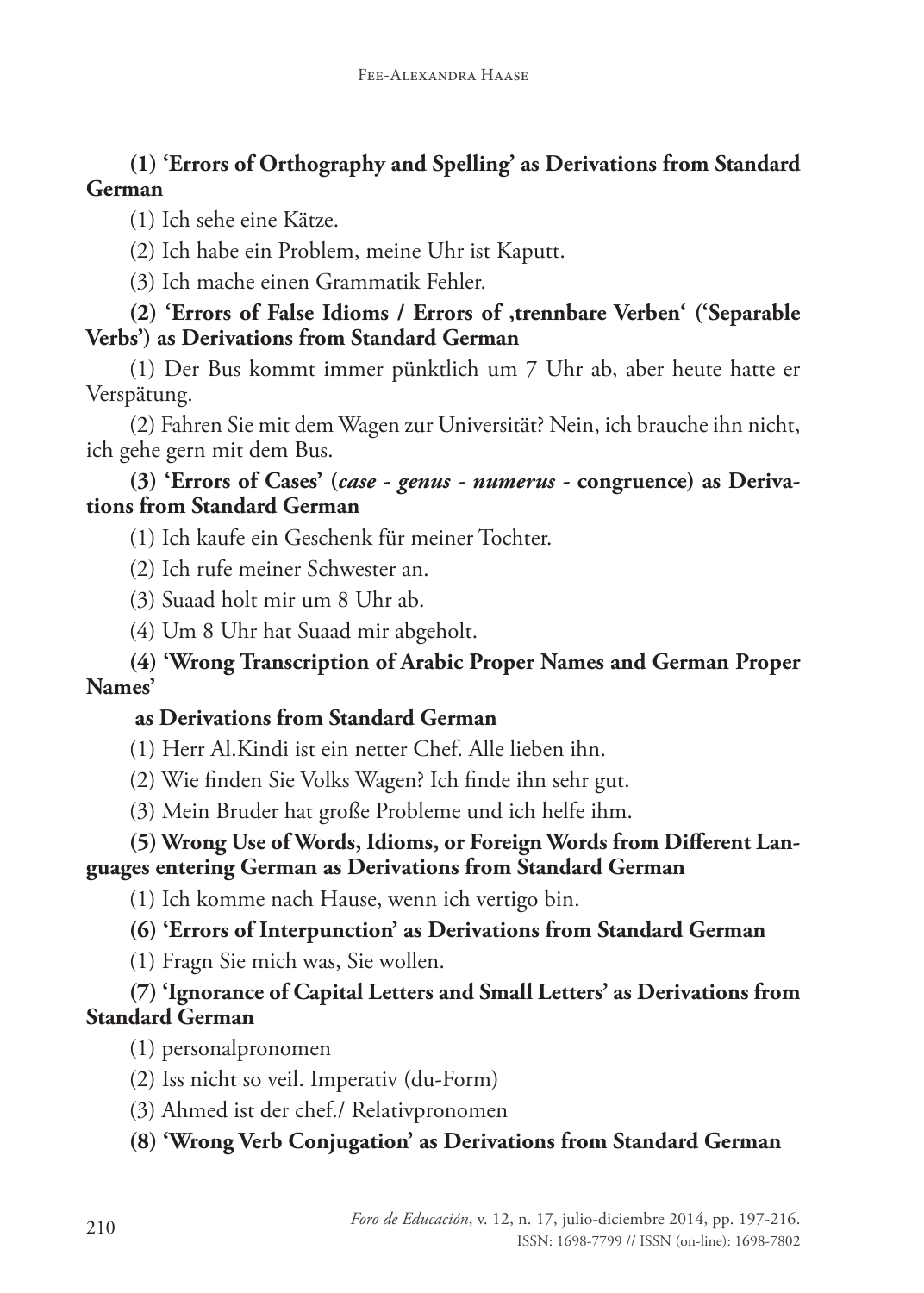- (1) Isst nicht so viel./ Imperativ
- (2) Badur esst nicht, weil er dich ist.
- (3) Er war gute studentin. Heute ist schlecht.

## **(9) 'Wrong Genus Attribution' as Derivations from Standard German**

(1) Ich muss zum Ärztin.

- (10) 'Semantic Errors' as Derivations from Standard German
- (1) Badur esst nicht, weil er dich ist.

### **(11) 'Lack of a Correct Preposition' as Derivations from Standard German**

(1) Ich bin nicht sicher, ob ich Abend ins kino kommen kann.

(2) Ich lebe an einem Dorf.

(3) Wenn ich nach komme, muss jeder Hausaufgaben machen.

### **(12) 'Wrong compounds' as Derivations from Standard German**

(1) WechselPräpositionen

### 4.1.3. *Errors as Derivations from Standard German in A German Writing Course*

This error analysis reflects that the typical specific features of the German language (Compound verbs and compound words, the genus of the nouns, the conjugation of irregular verbs, specific cases for specific verbs) are sources of the errors. The comprehension of these features requires a previous learning process of the grammalical features as a consequent study process; such learning cannot be covered by the culturally transmitted form of rote learning. Instead of this, it requires the ability of have a meta-cognitive approach to language as an a analytical approach to language and also the ability to apply these analytical features within the production of text in a writing process. On the contrary, English is a less challenging language with a lesser amount of synthetically word forms and a lesser amount of grammatical markers.

#### **4.2.** *An Analysis of Contrastive Cultural Elements in Writing with Impact on Writing Skills. A Model Scale for Contrastive Elements Contrastive Elements of the German and the Oman Culture. Key Concepts and Values of Communication in Oman*

The term 'Arab World' is used in Western research. The concept of the 'Arab Nation' is a concept created in the Arab countries. Arab Gulf States have been influenced by the cultures of India, Persia, and East Africa. This is their distinct feature that distinguished them from the North-African and Mediterranean Arab cultures. The dominant culture is the Arab culture and various dialects of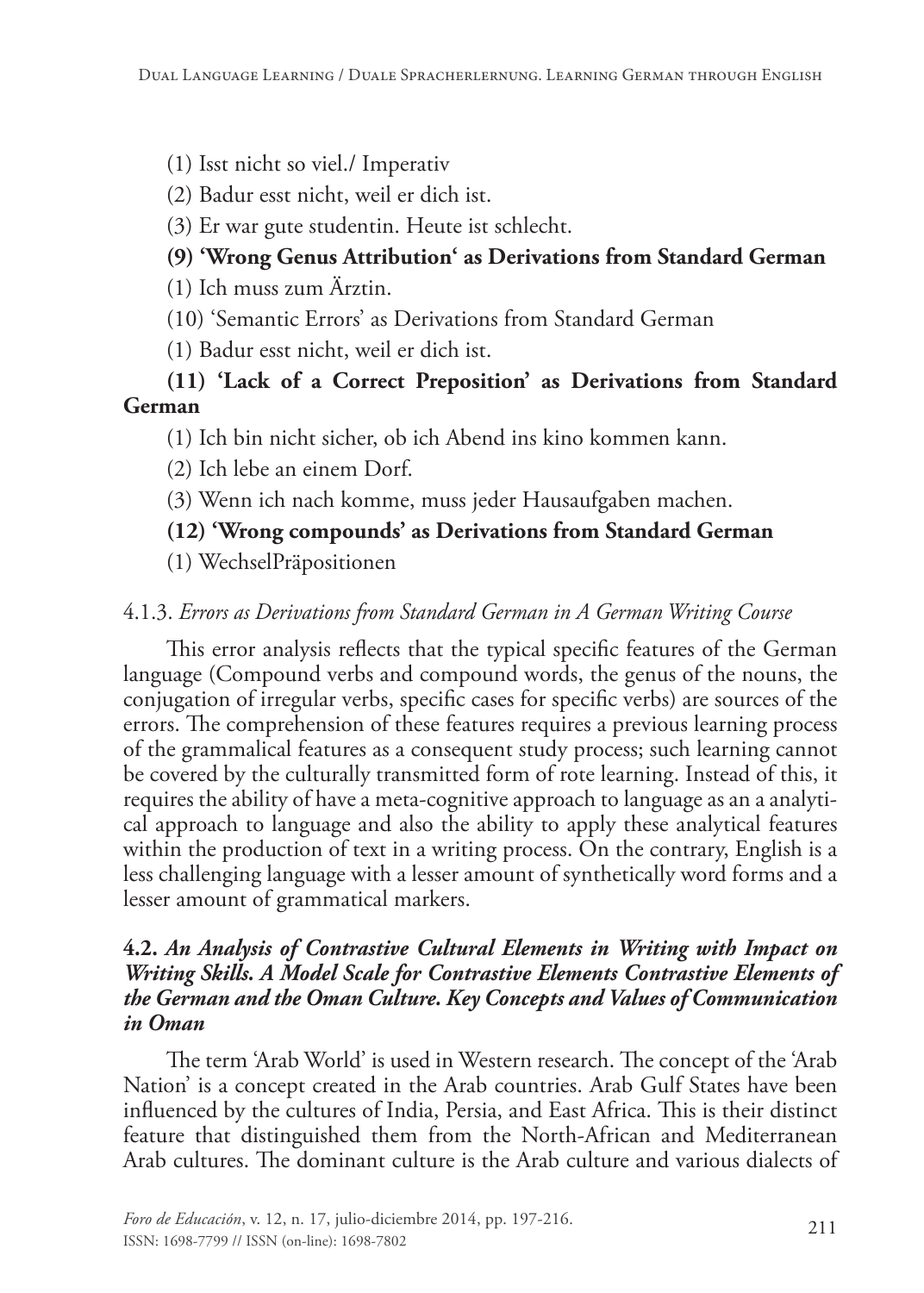Arabic besides Persian and English. According to *Communicaid*, «the countries of the Middle East each have their own unique identity and culture, but share many fundamental beliefs and traditions. Understanding not only the shared cultural values and attitudes but each country's unique business and social culture is imperative for any organization wishing to do business in the region». (Foss) Key concepts and values of the Middle Eastern culture are according to *Communicaid*:

- Religion
- Indirect Communication
- **Hospitality**
- Personal Relationships (Foss)

In the section *Doing Business in the Arab World* of the *Encyclopedia of Business* the following is written about the diversity of political systems: «The political systems in force in the various Arab states also differ markedly. The governments range from monarchies to military dictatorships and from one-party democracies to nascent actual representative governments. Even the monarchies are highly diverse in how they are ruled». (*Encyclopedia of Business*) Two factors contribute to the establishment of the cognitive metaphor 'Arab world': On the one hand the relative discrepancy between the Western culture and the Arab culture, which is expressed in the cognitive metaphor used by the West and on the other hand the common features that connect Arabs with each other and distinguish them from other cultures. So the popularity of this metaphor can be explained by the acceptance of both societies. (*Encyclopedia of Business*) Nelson, Al Batal, and El Bakary stated that English represents a low context culture in which 'words represent truth'. On the contrary, in Arabic, directness is avoided. Arabic communication style can be described in their words as 'Sweet Talk'. Nelson, Al Batal, and El Bakary stated critically regarding the limits of communication typology, that «such descriptions present Arabic and English linguistic and cultural patterns as neatly homogeneous, overlooking the differences that exist among the various communities in terms of status, gender, and context» (Nelson, Al Batal, and El Bakary, 2002). Wippel (2010) described the economy of Oman. In *International Business Wiki* is written in *Communication Patterns in Oman*: «Business is greatly affected by communication because communications affects business deals, contracts, and many other aspects of business. Having knowledge of Oman's Islamic, conservative background as well as knowing the language and norms of greetings and dress will greatly help international businesses entering Oman. Oman only recently opened its doors to international business. Although wanting to diversify in business, Oman wants to maintain its strict culture heritage and not adopt many traits of the Western world» (*International Business*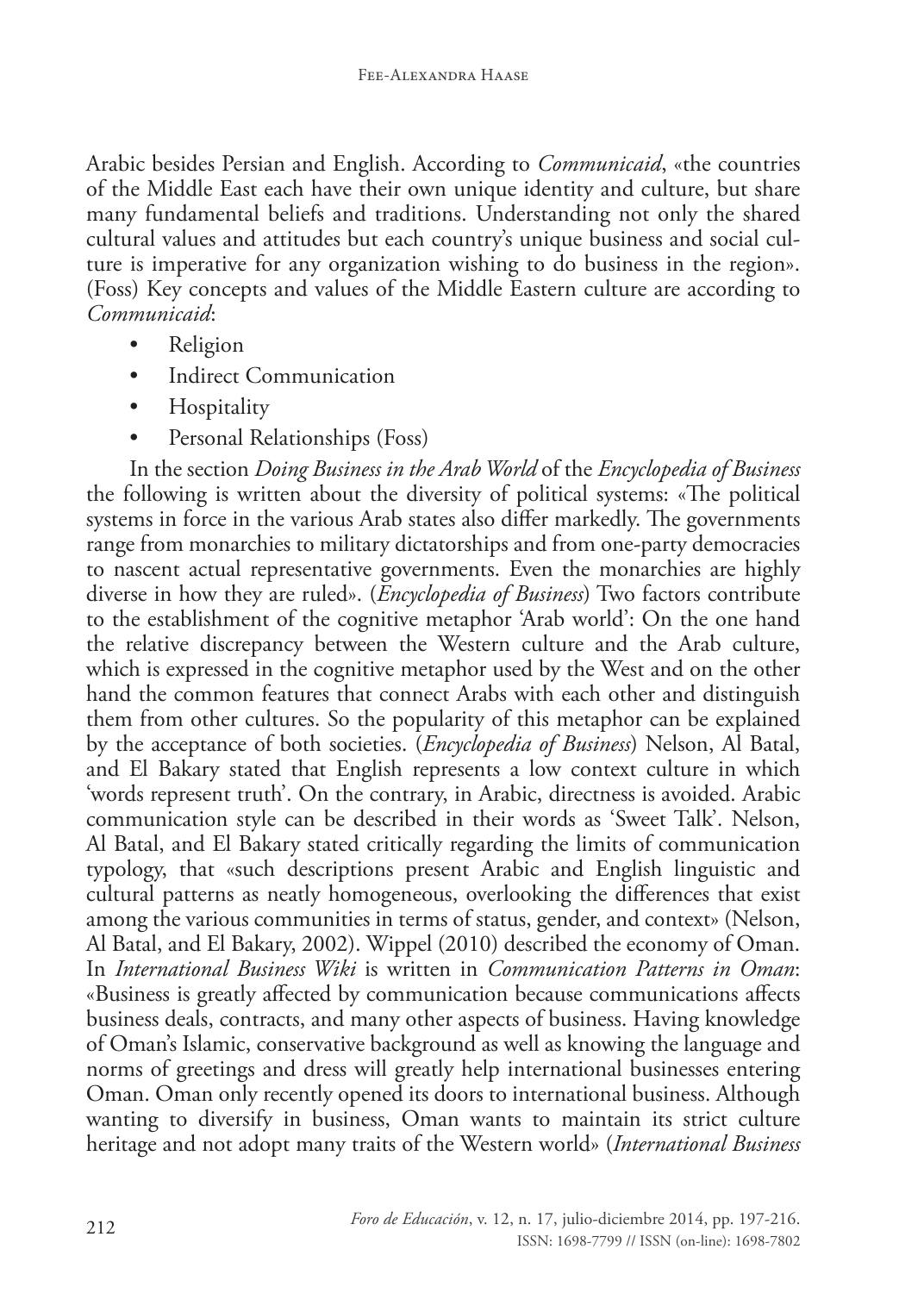*Wiki*). Malinak wrote in *Doing Business in Oman* published by the *Communicaid Group* that «most Omani companies have a strong vertical hierarchy. Decisions tend to be made from the top-down by the most senior member. Status is an important part of Omani society and is determined by factors such as age, wealth and family or tribal relations».

### **5. Bibliography**

- Abi Samra, Nada. *An Analysis of Errors in Arabic Speakers' English Writings.* Tripod. February 23, 2012. <http://abisamra03.tripod.com/nada/languageacq-erroranalysis.html/>.
- Al-Jadidi, Husna Suleiman. *Teaching English as a Foreign Language in Oman: An Exploration of English Language Teaching Pedagogy in Tertiary Education.* PhD Thesis Victoria University Melbourne, Australia 2009. Victoria University Melbourne. April 23, 2012. <http://vuir.vu.edu.au/15216/1/ Husna\_Sept09.pdf>.
- Al-Mahrooqi, Rahma I. «EFL Student Teacher Perceptions of the Teaching Practice Program at SQU». AWEJ 2.2 (2011): 243-266. AWEJ. February 23, 2012. <http://www.awej.org/?article=51>.
- Arabic Language». *Effective Language Learning.*April 23, 2012. <http://www.effectivelanguagelearning.com/language-guide/arabic-language>.
- *Begegnung mit dem «Fremden»: Grenzen Traditionen Vergleiche. Akten des VIII. Internationalen Germanisten-Kongresses, Tokyo 1990*. Ed. Eijirō Iwasaki. Teil 5. Sektion 7, Deutsch als Fremdsprache, Sektion 8, Linguistische und literarische Übersetzung, Sektion 9, Kontrastive Rhetorik, Poetik, Stilistik, Textlinguistik. Internationaler Germanisten-Kongress. Internationale Vereinigung für Germanische Sprach- und Literaturwissenschaft, 8, 1990, Tōkyō. München: Iudicium-Verlag, 1991.
- Bazerman, C.; Prior, P. (eds.). *What Writing Does and How it Does It: An Introduction to Analyzing Texts and Textual Practices*. Mahwah, NJ: Lawrence Erlbaum, 2004.
- Biswas, Debasish. «Bridging the Gap The Potential of Contrastive Rhetoric in Teaching L2 Writing». *Language in India* 10 (November 2010). February 23, 2012. <Http://www.languageinindia.com>.
- Chan, Ramony; Huen, Winnie; Kacanas, Denisse; Taft, Marcus. «An empirical demonstration of contrastive rhetoric: preference for rhetorical structure depends on one's first language». *Intercultural Pragmatics* 8.4 (2011): 503-514.
- Connor, Ulla. «Contrastive Rhetoric: Development and Challenges». *Studia Anglica Posnaniensia: International Review of English Studies* 1998: 105-122.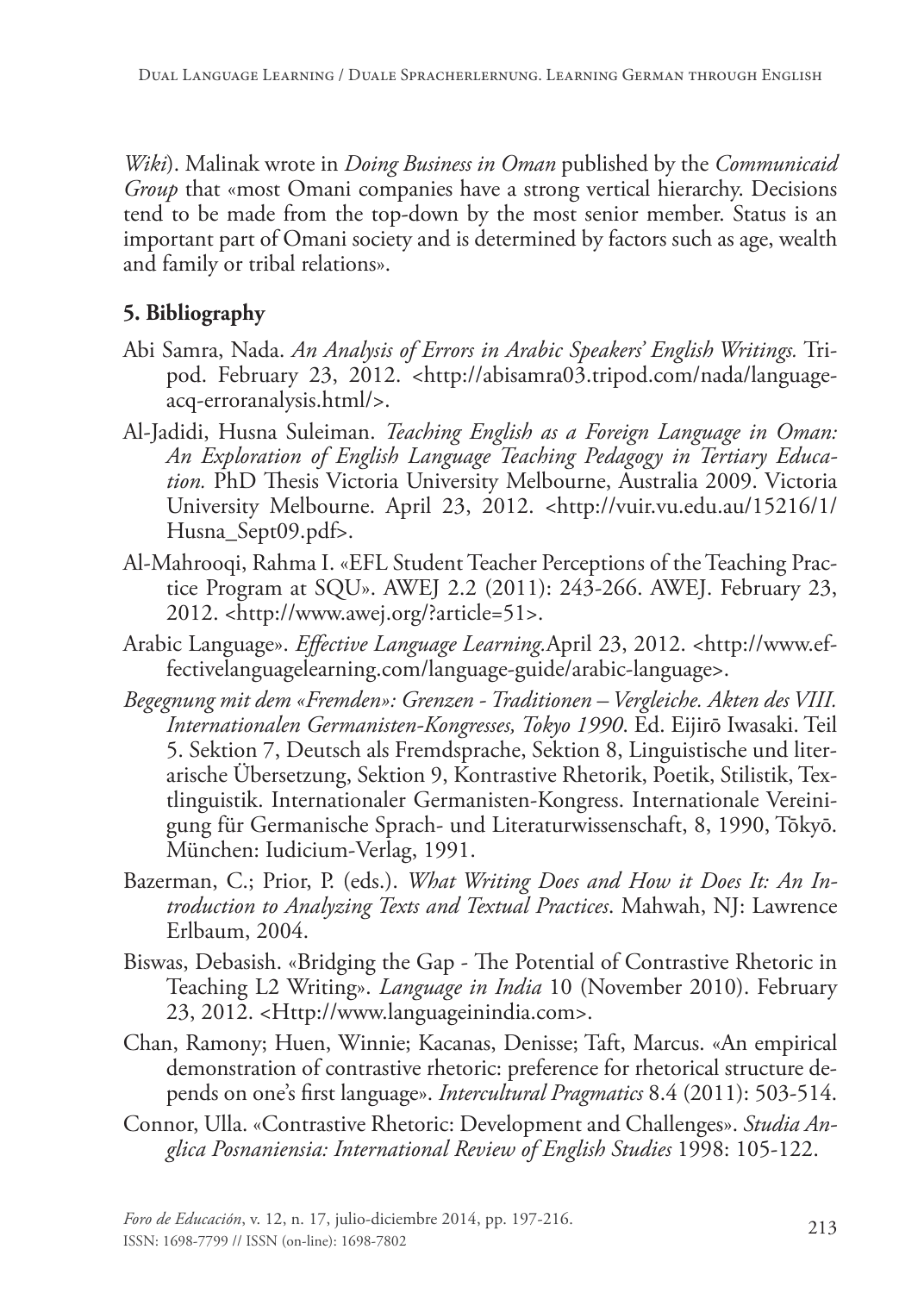- Connor, Ulla. *Contrastive Rhetoric: Cross-cultural Aspects of Second-language Writing.* Cambridge, UK: Cambridge University Press, 1996.
- Connor, Ulla. «Intercultural Rhetoric Research: Beyond Texts». *Journal of English for Academic Purposes* 3 (2004): 291-304.
- Connor, Ulla. «New Directions in Contrastive Rhetoric». TESOL Quarterly. 36,4 (2002): 493-503.
- «Contrastive Rhetoric: Reaching to Intercultural Rhetoric». Ed. Ulla Connor, Ed Nagelhout, William Rozycki, and Will Baker. *International Journal of Applied Linguistics* 18.3 (2008): 299-316.
- Connor, Ulla. *Contrastive Rhetoric: Cross-cultural Aspects of Second-language Writing.* Stuttgart: Klett, 2002.
- Crompton, Peter. «Article Errors in the English Writing of Advanced L1 Arabic». *Asian EFL Journal* 50 (2011). Asian EFL Journal. February 2011. <http:// www.asian-efl-journal.com/PTA/February-2011-Crompton.pdf>.

 «Doing Business in the Arab World». *Encyclopedia of Business. eNotes.com, Inc.* June 23, 2011. <http://www.enotes.com/biz-encyclopedia/arab-world-doing-business>.

- «Doing Business in Oman». *Communicaid Group*. June 23, 2011. <http:// www.communicaid.com/access/pdf/library/culture/doing-business-in/ Doing%20Business%20in%20Oman.pdf>.
- Foss, Anne. «Doing Business in the Middle East. Middle Eastern Social and Business Culture»*. Communicaid.* October 23, 2011. <http://www.communicaid.com/cross-cultural-training/culture-for-business-and-management/doing-business-in/Middle-Eastern-social-and-business-culture.php>.
- Greene, Ronald Walter. «Rhetoric in Cultural Studies». In: *Rhetorik und Stilistik. Rhetoric and Stylistics. Ein internationales Handbuch historischer und systematischer Forschung. An International Handbook of Historical and Systematic Research. Ed. Ulla Fix, Andreas Gardt, and Joachim Knape.* Handbücher zur Sprach- und Kommunikationswissenschaft. Handbooks of Linguistics and Communication Science. Manuels de linguistique et des sciences de communication. Rhetorik und Stilistik. Rhetoric and Stylistics. HSK 31.1. Founded by Gerold Ungeheuer and Hugo Steger. Ed. Herbert Ernst Wiegand. Band 31.1. Berlin and New York: Walter de Gruyter 2008. Electronic Publications of the University of Wuppertal. University of Wuppertal. October 23, 2011. <http://elpub.bib.uni-wuppertal.de/servlets/DerivateServlet/Derivate-2141/31-1.pdf>.
- Hess-Lüttich, Ernest W. B. «Interkulturelle Kommunikation und angewandte Rhetorik». In: *Sprache, Onomatopöie, Rhetorik, Namen, Idiomatik,*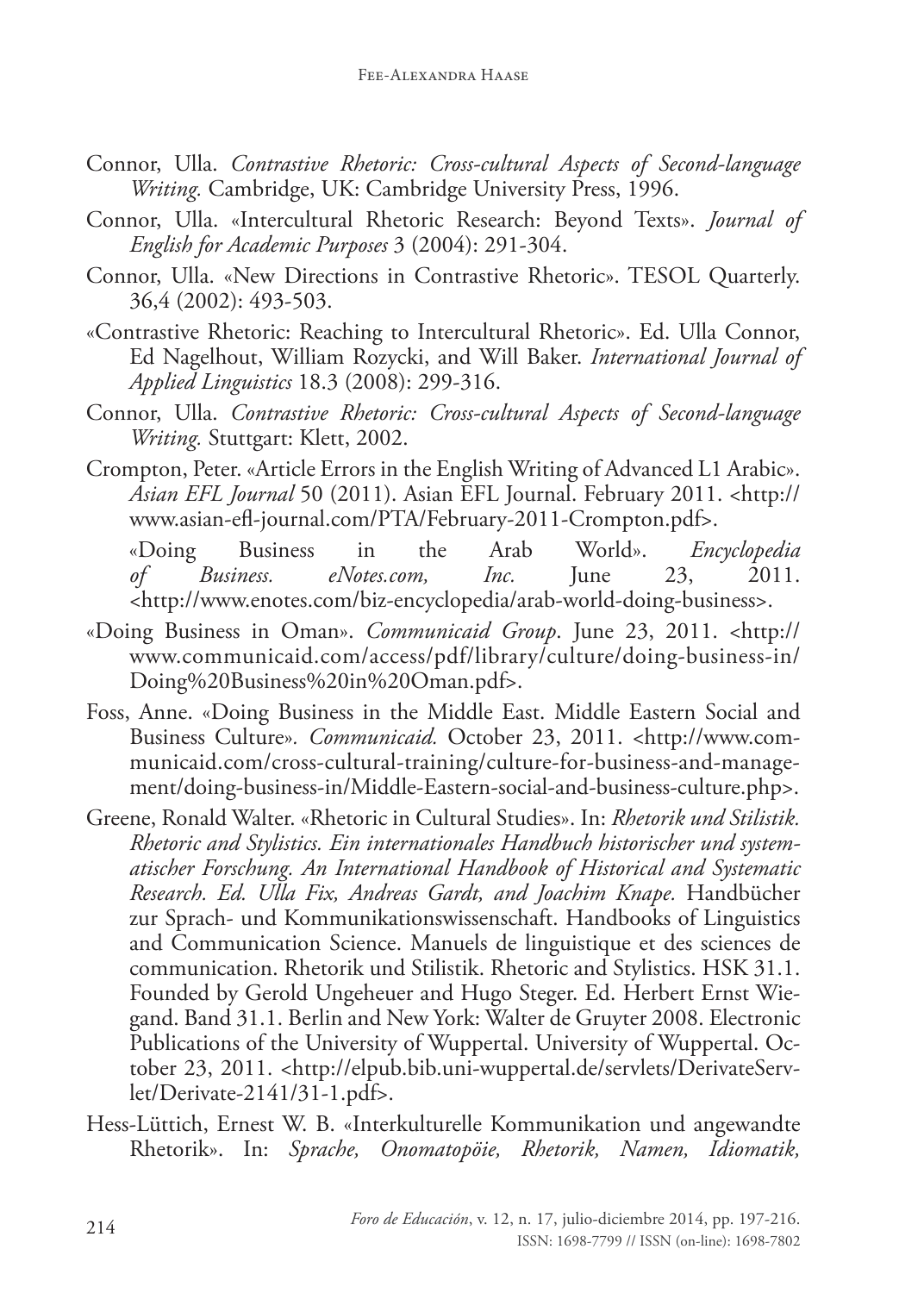*Grammatik.* Festschrift für Prof. Dr Karl Sornig zum 66. Geburtstag. Ed. Dieter W. Halwachs, Christine Penzinger, Irmgard Stütz. Graz: Institut für Sprachwissenschaft der Universität Graz, 1994: 87-96.

- Ismail, Mohammed. *Message from the Dean.* University of Nizwa. April 23, 2012. <http://www.unizwa.edu.om/index.php?contentid=183>.
- Kammhuber, Stefan. «Interkulturelle Rhetorik». In: *Handbuch interkulturelle Kommunikation und Kooperation*. Ed. Alexander Thomas. 1: Grundlagen und Praxisfelder. Göttingen: Vandenhoeck & Ruprecht, 2005: 274 – 286.
- Kalverkämper, Hartwig. «Die Wiederentdeckung des kommunikativen Körpers: Rhetorik, Theatralik und interkulturelle Wirtschaftskommunikation». *Hermes* 23 (1999): 115-152.
- Kennedy, George Alexander. *Comparative Rhetoric: An Historical and Crosscultural Introduction*. New York: Oxford Univ. Press, 1998.
- Khaldun, Abd Ar Rahman bin Muhammed ibn. *The Muqaddimah.* Tr. by Franz Rosenthal. Muslim Philosophy. October 23, 2011. <http://www.muslimphilosophy.com/ik/Muqaddimah/Chapter5/Ch\_5\_31.htm>.
- Kubota, Ryuko; Lehner, Al. «Toward Critical Contrastive Rhetoric». *Journal of Second Language Writing* 13.1 (2004): 7-27.
- Luke, K. «The Nature of the Semitic Root». *Biblical Studies.* February 23, 2012. <http://www.biblicalstudies.org.uk/pdf/ijt/23\_1-2\_129.pdf>.
- Mahmoud, Abdulmoneim. «Interlingual Transfer of Idioms by Arab Learners of English». *The Internet TESL Journal* 8.12. *The Internet TESL Journal.* December 2002. The Internet TESL Journal. February 23, 2012. <http:// iteslj.org/Articles/Mahmoud-Idioms.html>.
- Nelson, Gayle L.; Al Batal, Mahmoud, El Bakary, Waguida. «Directness vs. indirectness: Egyptian Arabic and US English communication style». *International Journal of Intercultural Relations* 26 (2002) 39–57. University of Delaware. February 23, 2012. <http://www.udel.edu/eli/jordan/pdo\_direct-indirect.pdf>.
- Robling, Franz-Hubert. «Rhetorische Kulturtheorie nach Ernst Cassirer». In: *Rhetorik als kulturelle Praxis. Aufsätze, die auf die Beiträge der gleichnamigen, im November 2005 an der Freien Universität Berlin veranstalteten Tagung zurückgehen.* Ed. Renate Lachmann. München: Fink 2008: 45 – 62.
- Siepmann, Dirk. Academic Writing and Culture: An Overview of Differences between English, French and German.» *Meta* 5I, 1 (2006). <http://www. erudit.org/revue/meta/2006/v51/n1/012998ar.pdf>.
- Shoebottom, Paul. *The Differences Between Arabic and English.*Frankfurt International School. February 23, 2012. <http://esl.fis.edu/grammar/langdiff/ arabic.htm>.